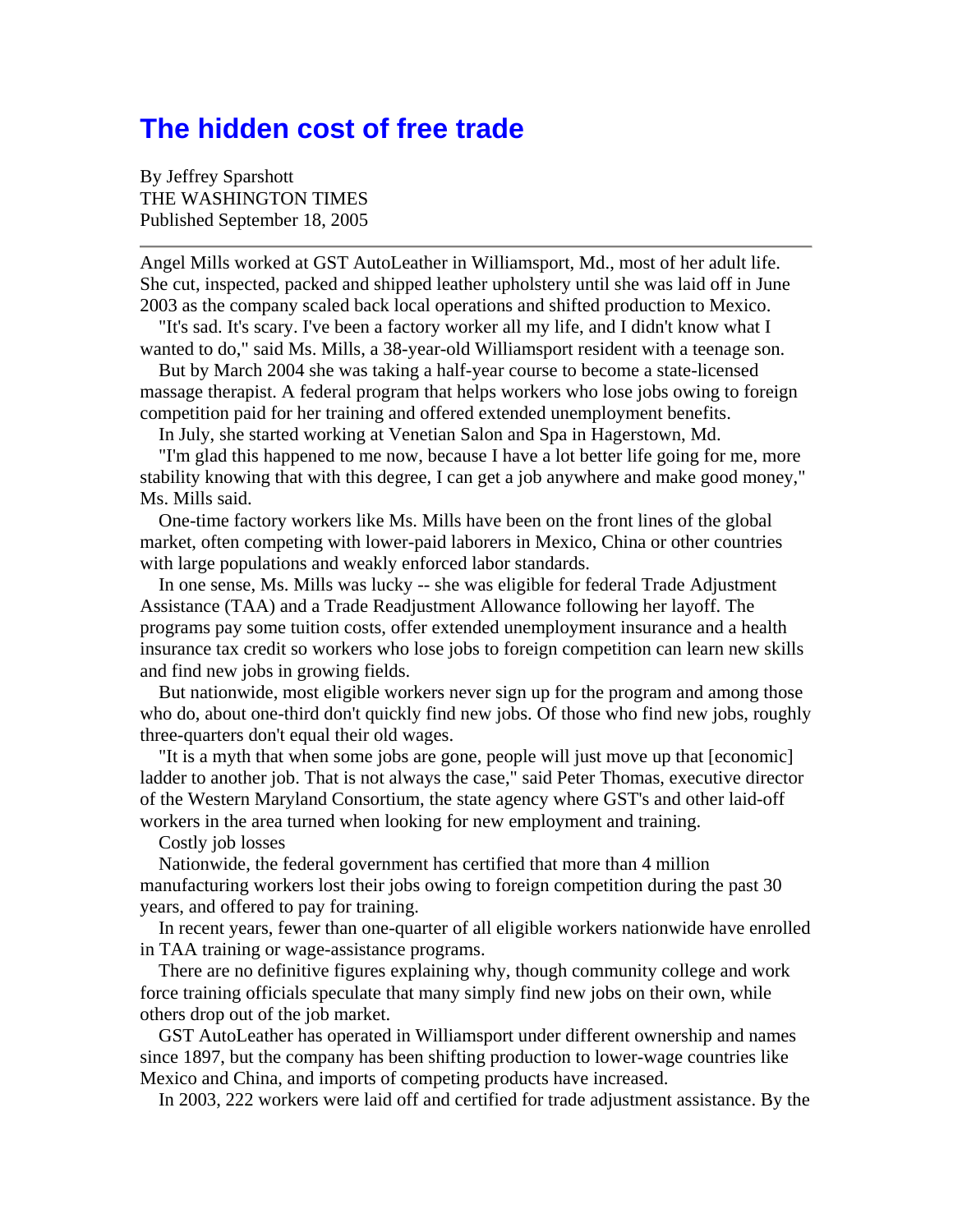end of the month, the remaining Williamsport manufacturing jobs -- more than 400 - also will be gone, forcing one-time factory employees to retire, hunt for scarce manufacturing work or find new careers.

 Maryland now has 17 companies with 2,100 workers certified for trade-related assistance, with GST and Black & Decker the two biggest recent projects, said Patrick Baker, director of the Maryland Labor Department's Dislocated Workers Unit.

 It is a small portion of all displaced workers -- about 8,400 at 64 companies statewide last year -- but trade-related assistance generally offers the most extensive set of benefits and potentially the best chance for a career change among workers.

As of June 30, the most recent complete school term, 82 former GST workers participated in a trade adjustment-related program, 53 received training and of those 18 found jobs.

Mr. Thomas said that for all trade adjustment program workers passing through the consortium, the average wage was \$14.36 an hour before the layoffs, while after retraining it was \$11.87 an hour, a decline that is common for factory workers who have to restart their lives**.**

 U.S. Labor Department figures indicate that among the retrained, those that find new jobs end up making only 70 percent to 80 percent of their old wages on average.

 "For many workers, import-competing job loss is very costly, due to difficulties finding new employment at a level of pay similar to the old job," said Lori Kletzer, a professor of economics at the University of California, Santa Cruz, in the Federal Reserve Bank of Chicago's "Economic Perspectives" publication.

 About one-quarter of re-employed workers experience wage losses in excess of 30 percent, she said in the article, published in the second quarter of 2005.

 Based on anecdotal evidence, typical training courses include truck driving, installation and repair of heating and cooling systems, or medical work such as nursing.

More detailed statistics on the impact of trade adjustment are scarce.

 "No information is currently available to accurately measure program effectiveness," the Government Accountability Office said in a September 2004 report, though it noted the Labor Department was working to better evaluate the program.

Program in 'disarray'

 The Bush administration acknowledges that the program has had difficulties, but says it for the first time instituted performance measures and accountability standards last year, and also that it has been better integrated with other worker training and assessment programs.

 "It was really a program that was almost in complete disarray when we arrived," said a senior administration official who asked not to be named.

Others say trade adjustment programs are run largely as an afterthought.

 "At the moment, this program is being badly mismanaged by the Bush administration," said Thea Lee, policy director at the AFL-CIO labor federation. "A lot of states are running out of funds, a lot of workers have no idea they are eligible, and a lot of workers are being denied [benefits] when they ought to be eligible."

 She noted that the Court of International Trade, where workers can appeal if the U.S. Labor Department denies them benefits, often criticizes administration decisions. In a July ruling, for example, the court wrote that, "[The Labor Department's] factual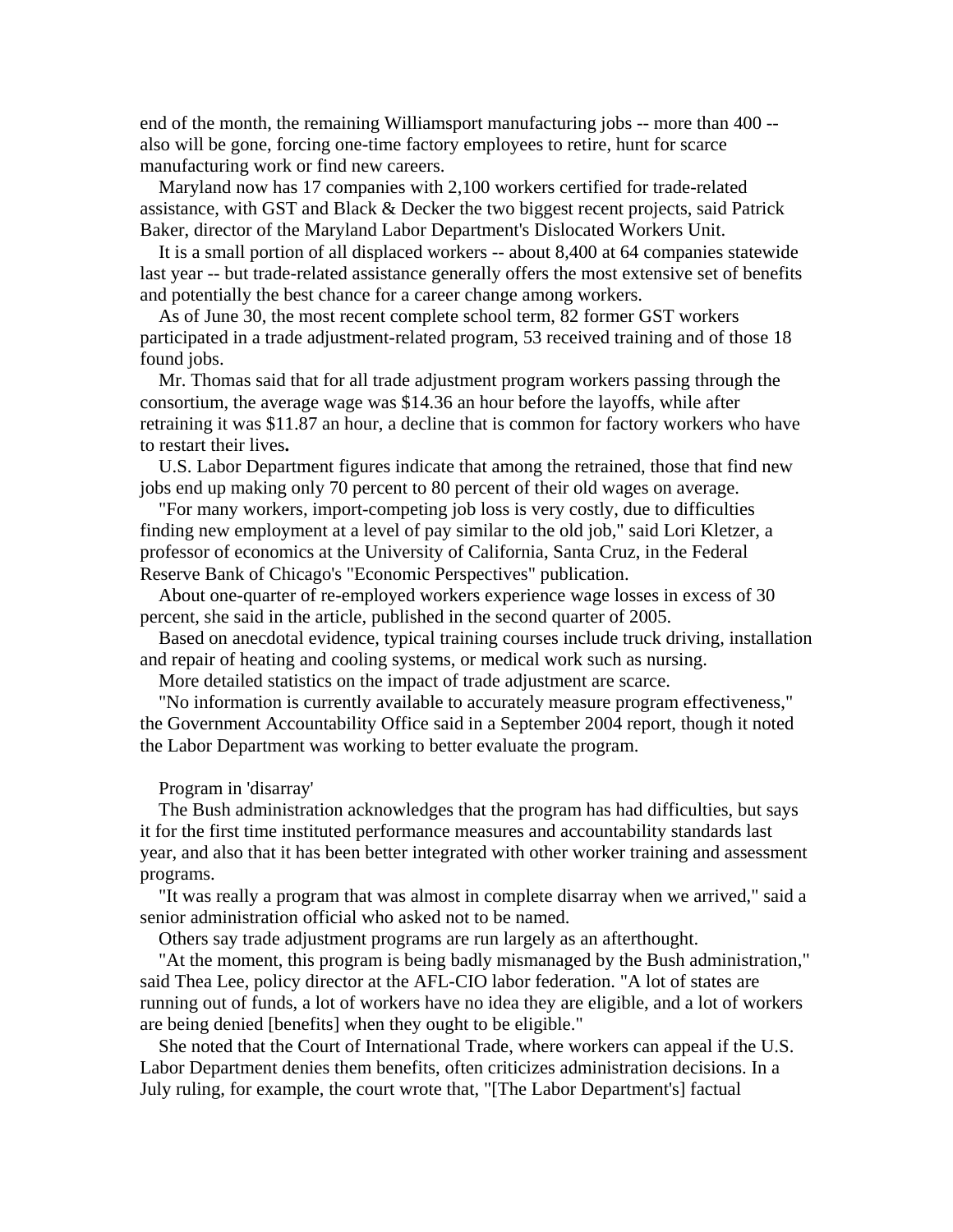determinations are not supported by substantial evidence."

## Decades of job help

 The concept of trade adjustment dates to the Kennedy administration. It was created to help win union support for lower tariffs and expanded trade.

 Trade adjustment continues to play a central role in the national debate about trade and globalization, though it is not winning union support for administration trade policy.

 The current program of Trade Adjustment Assistance was started under the Trade Act of 1974. Congress mandated a NAFTA-specific trade adjustment program that started in 1994 to mitigate the effects of the trade agreement with Canada and Mexico.

 Lawmakers ordered NAFTA-TAA back into the regular TAA program in 2002 as part of a revamped trade adjustment program driven by Senate Democrats. The modifications came as President Bush sought trade promotion authority to negotiate new free-trade deals and a new round of global tariff reductions at the World Trade Organization.

 The 2002 changes expanded some training and cash benefits, and established a health coverage tax credit covering 65 percent of health insurance premiums. A new benefit for workers over 50 was created to pay half the difference between their old wage and the wage they are receiving at new employment.

 "We've expanded trade adjustment assistance. We want to help pay for you to gain the skills necessary to fill the jobs of the 21st century," Mr. Bush said during the 2004 presidential debates.

 The administration has resisted further expanding the program to cover non-factory workers and entire industries, rather than the current system of company-by-company certifications.

 The Senate Finance Committee in June asked the administration to tack new benefits onto legislation enacting the Central American Free Trade Agreement, but that proposal was stripped out of the final bill.

 "President Bush likes to say that trade is for everyone, and that we all share the benefits -- including workers .... This amendment presented the president with the perfect opportunity to show a real commitment to those priorities. But he let the opportunity pass him by," said Sen. Max Baucus, Montana Democrat.

 Mr. Baucus has since introduced bills that would expand the program to service workers and struggling industries, but they have not advanced.

## Taking care of workers

 Reluctance to expand the program may reflect political reality -- TAA appears to have done little to win Democratic votes or union support of expanding free trade.

 Ms. Lee said organized labor could not support the Bush administration's trade policy because it harms workers.

 "Can we buy support for liberal trade policy? If that is the criteria, [TAA] doesn't work," said Howard Rosen, executive director of the TAA Coalition, an umbrella group for businesses, labor and academics interested in improving the program. "Does it help workers? A lot couldn't do without it."

 Mr. Rosen helped write the 2002 trade adjustment bill, and says it was a step in the right direction for a country at the forefront of a global economy. But he would like to see more resources and better management for the program.